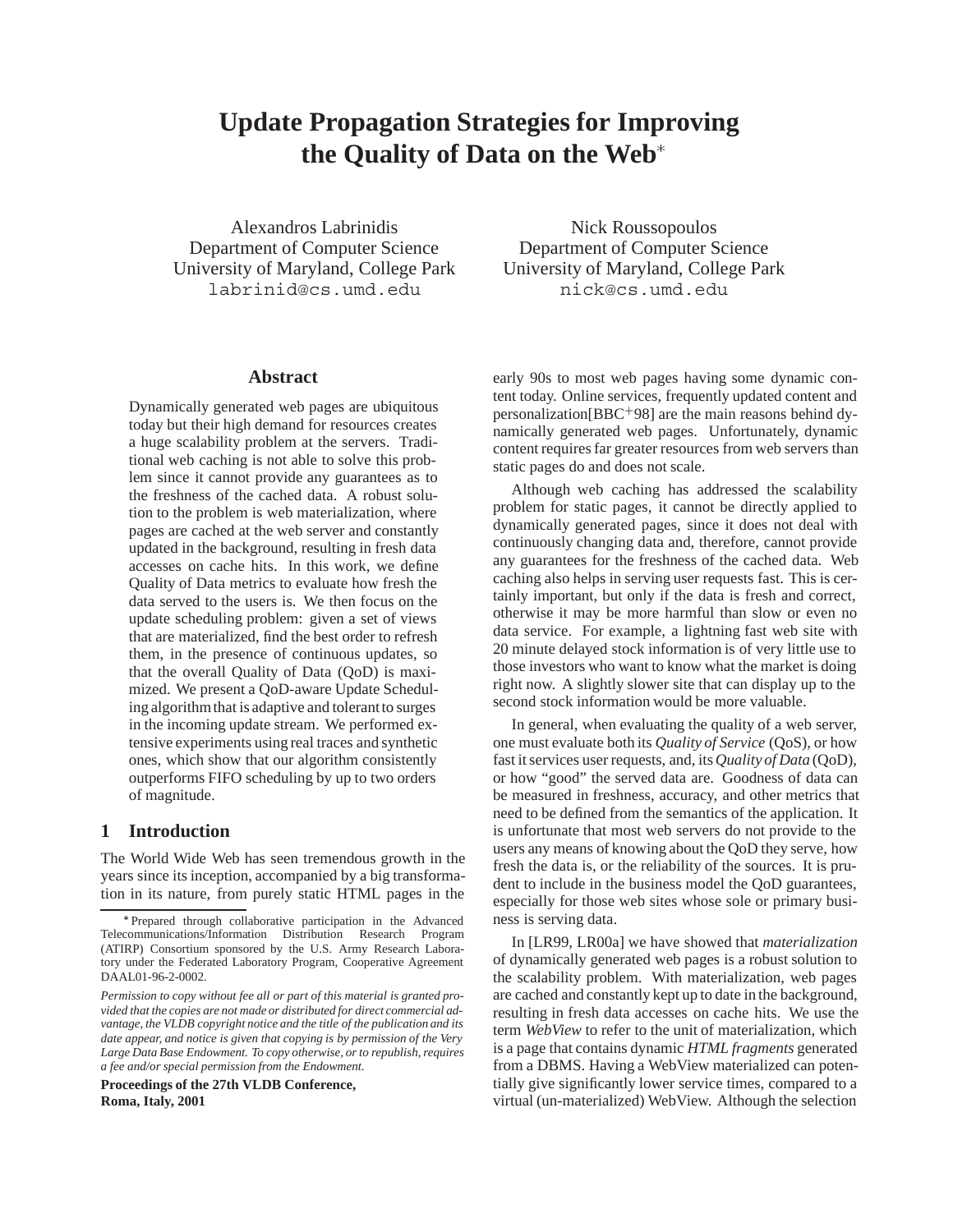of WebViews to materialize will have important implications on both the QoS and QoD, the order by which materialized WebViews are refreshed plays an even more crucial role in the overall Quality of Data. For example, we want to update popular WebViews first, since, we expect that overall they will contribute to higher freshness of the data served.

In this paper we focus on the *update scheduling problem* as it relates to QoD: given a set of WebViews that are materialized, find the best order to refresh them, so that the overall Quality of Data is maximized. Our work is motivated by materialized WebViews in data & update-intensive web servers, but it can be applied to any environment that has continuous online updates. We demonstrate that a FIFO schedule for the WebView updates can have disastrous effects on QoD. Except for ignoring the popularity of the Web-Views, a FIFO schedule also ignores the cost to update each WebView. Scheduling the refresh of "cheaper" WebViews ahead of "expensive" ones, could also lead to higher QoD.

We performed a workload study on Quote.com, a popular update-intensive web server with online stock information. We found that both access and update workloads are highly skewed, with a small percentage of the stocks being responsible for a big percentage of the accesses and the updates. Moreover, we found that access and update patterns are correlated. The results of this study were used in the release of the current Quote.com server.

Based on the workload analysis, we developed an adaptive QoD-aware update scheduling algorithm (QoDA) that takes into consideration the popularity and the update cost of the views. Our algorithm unifies the scheduling of relation and view updates under one framework, takes advantage of temporal locality in the incoming update stream and is tolerant to update surges. QoDA also takes into account the database schema and can support any type of views and arbitrary view hierarchies.

We implemented an update scheduling simulator and ran extensive experiments using real traces (from Quote.com and the NYSE) and synthetic ones. Our experiments clearly show that QoDA update schedules consistently outperform FIFO schedules by up to two orders of magnitude. One of the main advantages of QoDA scheduling is that it can maintain a high level of QoD, even when the update processing capacity is not enough or when there are surges in the incoming update rate. The most important discriminator of QoDA over FIFO is the speed of restoring QoD after update surges. QoDA rapidly restores QoD while FIFO does it slowly and sometimes never recovers.

In the next section we summarize the results from a workload study that we recently performed on Quote.com. In Section 3 we define the QoD metrics, and in Section 4 we present the QoD-aware update scheduling algorithm. Section 5 contains the experiments we performed using real and synthetic trace data. Section 6 briefly presents the related work. We conclude in Section 7.

# **2 A Workload Study of a Web Server with Continuous Updates**

We recently performed a workload study on Quote.com [LR00b], one of the most popular stock quote servers. We focused our study on the stock information pages of about 9000 stocks and used the server log traces from Quote.com to explore the access workload. We then correlated these logs with the Trade and Quote Database from the New York Stock Exchange (NYSE), which contains all the stock "ticks" (buy or sell activity), i.e. the update logs.

| <b>Accesses</b> |            |            |           | <b>Updates</b> |
|-----------------|------------|------------|-----------|----------------|
| number of       |            | % of total | number of |                |
| symbols         |            | requests   | symbols   |                |
|                 |            | 15%        | 10        |                |
| $\mathfrak{D}$  |            | 25%        | 25        |                |
| 10              |            | 40%        | 81        | $(0.9\%)$      |
| $\overline{25}$ |            | 50%        | 153       | $(1.7\%)$      |
| 70              | $(0.8\%)$  | 60%        | 287       | $(3.1\%)$      |
| 190             | $(2.1\%)$  | 70%        | 529       | $(5.7\%)$      |
| 442             | $(4.8\%)$  | 80%        | 963       | $(10.6\%)$     |
| 1081            | $(11.8\%)$ | 90%        | 1833      | $(20.0\%)$     |

|  |  |  | Table 1: Number of symbols vs total request load |  |
|--|--|--|--------------------------------------------------|--|
|--|--|--|--------------------------------------------------|--|

We found that, as is the case with static web pages [BCF<sup>+</sup> 99], the access request workload of dynamically generated pages is highly skewed: a small percentage of the web pages is responsible for a big percentage of the overall request load (Table 1). For example, the 25 most popular stock symbols generate over 50% of the total request load for Quote.com. The update workload is also highlyskewed, although not as much as the access workload. For example, the ten most update-intensive stocks receive 15% of the updates (Table 1). The highly skewed access and update workloads mandate the use of popularity when measuring the QoD for the accessed data and also when scheduling the updates.

We looked at the access rates for the Quote.com web server and the update rates from the NYSE trace. In addition to the big, but predictable, variations at the beginningor end of each day's session, there is significant variance in the access and update rates during market hours. WebView Materialization inherently deals with access surges. However, for update surges, it is the update scheduling algorithm that must tolerate them and rapidly adapt to the incoming update rates. For example, the NYSE workload had update rates of up to 696 updates per second. Furthermore, since access rate variations can lead to increased load in the system, the update scheduling algorithm must also tolerate decreased server capacity. In general, we need an *adaptive* algorithm that will react rapidly to changes in the update workloads and system conditions.

We found that sudden increases in the incoming update rate, or *update surges*, are frequent in the update workload. We modeled "sudden" to be within a ten-second sliding window, during which we compute the maximum positive update rate difference and report it as a percentage increase.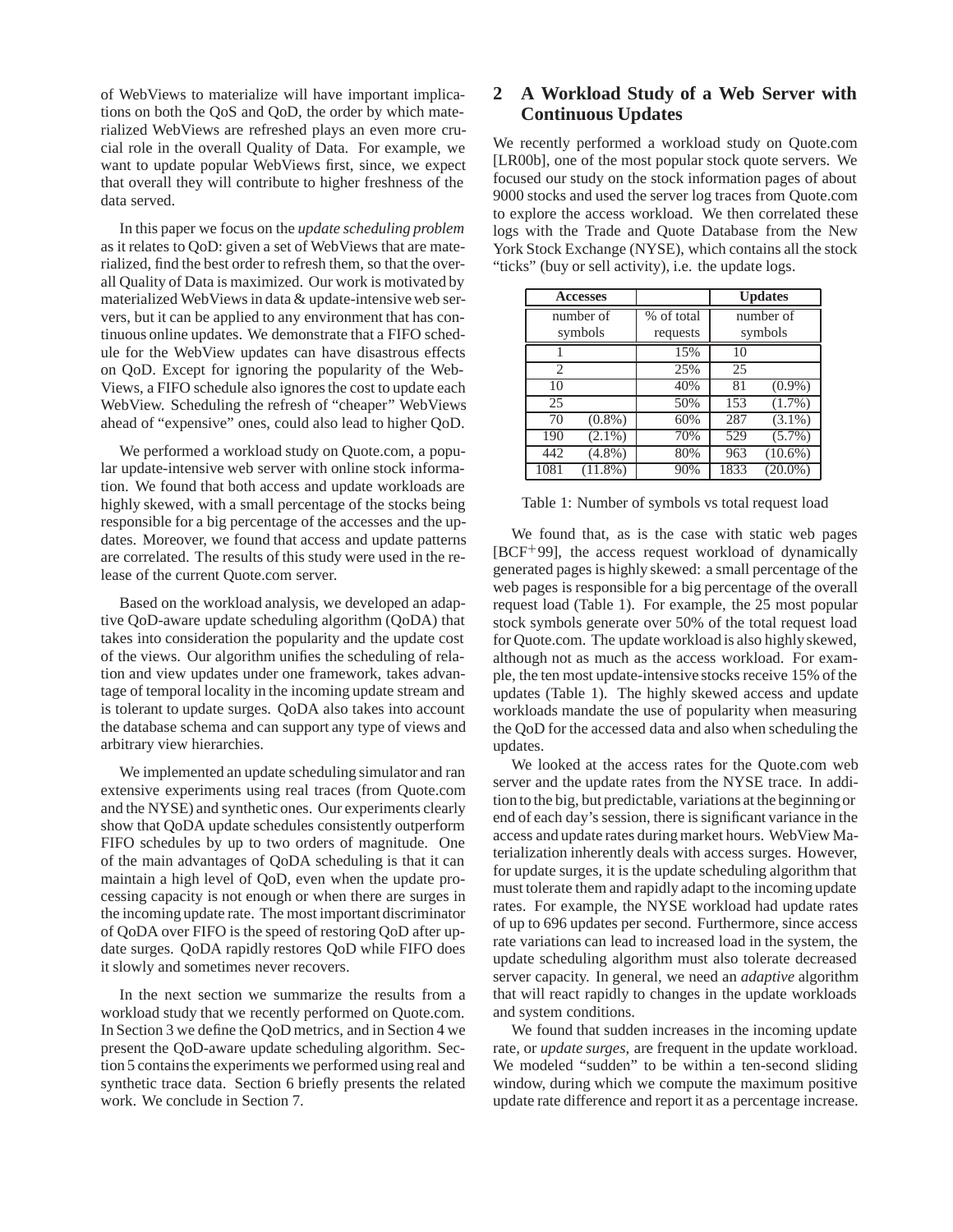

Figure 1: Surges in Update Rate for April 4, 2000

Therefore a 200% percentage increase would correspond to a three-fold update surge. We measured the intensity and the frequency of update surges in the NYSE workload and plot them in Figure 1. Clearly, the peak of the curve is around the 100% mark, which suggests that two-foldupdate surges are the most common. However, there are also a lot of cases with higher update surges, up to 500% or six-fold.

Finally, we found that both the update stream exhibits *temporal locality*: recently updated views are more likely to be updated again. This suggests that the update scheduling algorithm must exploit it and attempt to "merge" consecutive updates to the same WebView.

# **3 Quality of Data for Materialized Views**

In this section we present a probabilistic model for measuring the Quality of cached data that are derived from a DBMS. We assume a web server architecture similar to that of Figure 2. The web server is the front-end for serving user requests. All requests that require dynamically generated data from the DBMS are intercepted by the *asynchronous cache* and are only forwarded to the DBMS if the data is not cached. Unlike traditional caches in which cached data is invalidated on updates, in the asynchronous cache data elements are *materialized* [LR00a] and constantly being refreshed in the background. A separate module, the *update scheduler* is responsible for scheduling the DBMS updates and the refresh of the data in the asynchronous cache. Updates must be performed *online* and our goal is to serve content with as high QoD as possible to the users. The system architecture in Figure 2 implies that the updates arrive at the back-end and that the requests at the web server are readonly. In general, this is not a requirement for our work and we do allow updates to originate at the web server, provided that there are no consistency issues and the updates still go through the update scheduling module before being applied to the DBMS.

Although our work is motivated by database-backed web servers and materialized WebViews, it applies to any system that supports online updates. For the rest of the paper, we will use the more general term *views* instead of *Web-Views.* We assume a database schema with  $N$  relations,  $r_1, r_2, \ldots, r_N$  and M views,  $v_1, v_2, \ldots, v_M$ . Views are



Figure 2: System Architecture

derived from relations or from other, previously derived views. There is no restriction on the types of views or their complexity. We distinguish two types of views: *virtual*, which are generated on demand from relations or other views, and *materialized*, which are precomputed, stored in the asynchronous cache and refreshed asynchronously. All user requests are expressed as view accesses, whereas all incoming updates are applied to relations only and schedule view refreshes. Finally, we assume that incoming relation updates must be performed in the order received, whereas materialized view refreshes can be performed in any order.

### **3.1 Data Freshness**

The *incoming update stream* contains relation updates which modify one or more tuples. The *update schedule* lists the order in which the relation updates along with materialized view refreshes are to be performed. A *valid update schedule* in our framework must have the following three properties: (1) relation updates or view refreshes cannot overlap, (2) all relation updates must be performed in the order of arrival, and, (3) stale materialized views must be refreshed.

When an update to a relation is received, the relation and all views that are derived from it become *stale*. Database objects remain stale until an updated version of them is ready to be served to the user. Note that we start counting staleness at the earliest possible point to bring the QoD staleness metric as close as possible to the time of the originating source of the update. We illustrate this definition with the following example.

Assume a database with one relation  $r$  and two views:  $v<sub>v</sub>$  which is virtual and  $v<sub>m</sub>$  which is materialized. Also assume that at time  $t_1$  an update for relation r arrives (Figure 3). Relation  $r$  will become up to date after it is updated. If the update on  $r$  starts at time  $t_2$  and is completed at time  $t_3$ , then relation r will have been stale from time  $t_1$  until  $t_3$ . Virtual view  $v_y$  will become fresh after its parent relations/views are updated (<sup>r</sup> in this example). Since relation r was updated at time  $t_3$ , view  $v_y$  inherits its staleness from r, and thus will have been stale from time  $t_1$  until  $t_3$ . Finally, materialized view  $v_m$  will become up to date after it is refreshed. If the refresh of  $v_m$  starts at time  $t_4$  and is completed at time  $t_5$ , then view  $v_m$  will have been stale from time  $t_1$  until  $t_5$ . Clearly, the total time that relation r and views  $v_v \& v_m$  are stale will be minimized if there is no "wait" time, i.e. when  $t_1 = t_2$  and  $t_3 = t_4$ .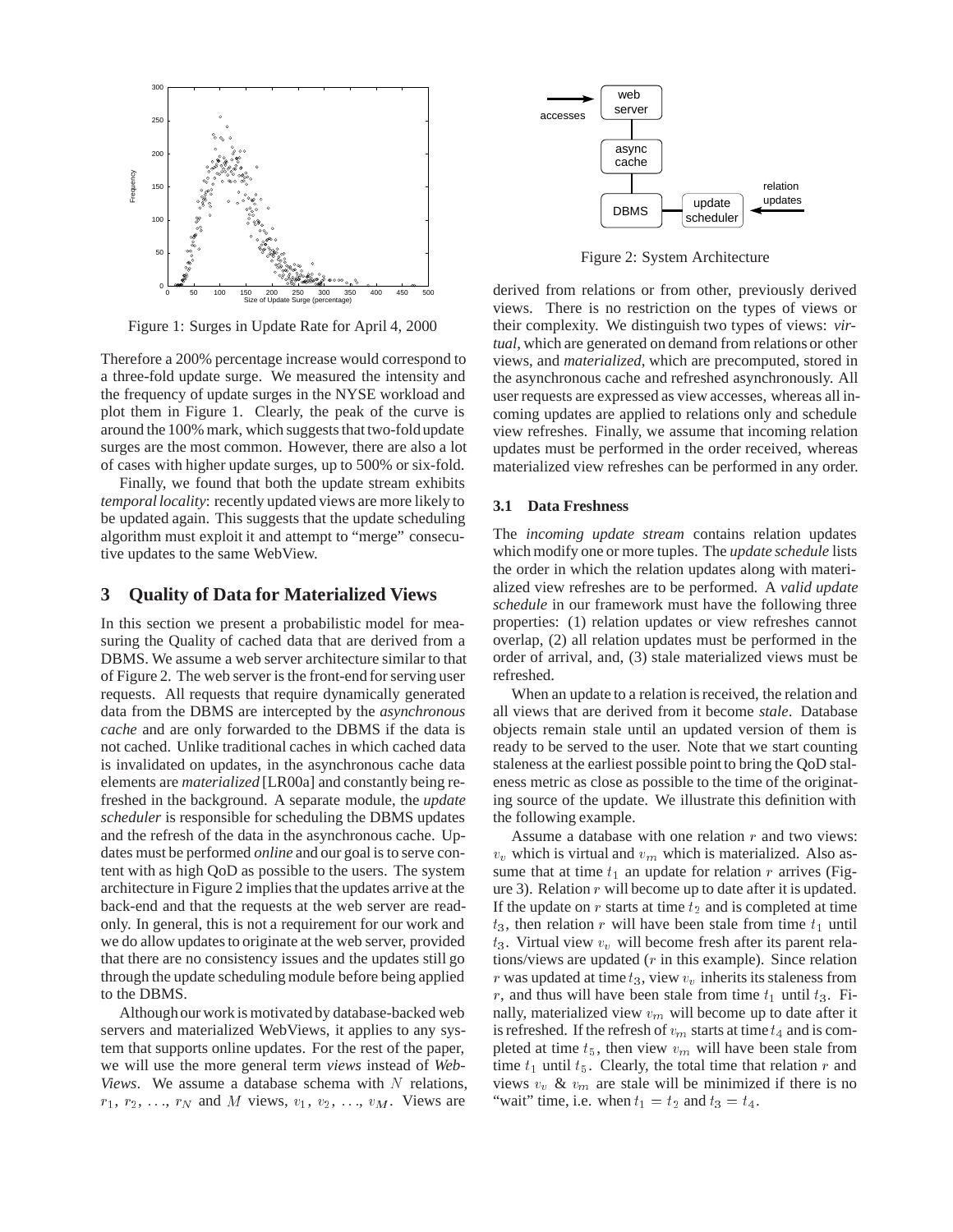

Figure 3: Staleness Example

A database object  $d_i$  is considered to be *fresh*, when it is not *stale*. We define the *freshness function* for object  $d_i$ ,  $b_{\text{fresh}}(d_i)^t$ , as following:

$$
b_{\text{fresh}}(d_i)^t = \begin{cases} 0, & \text{if object } d_i \text{ is stale at time } t \\ 1, & \text{if } d_i \text{ is not stale at time } t \end{cases} \tag{1}
$$

The definition implies a boolean treatment of staleness: data objects are marked as stale because of at least one unapplied update. In other words, if multiple consecutive relation updates render a materialized view  $v_m$  stale, view  $v_m$ will be fresh only after the last refresh is performed, even if we refresh  $v_m$  multiple times. This may penalize materialized views affected by frequently-updated relations, but also gives the opportunity to perform other relation updates or view refreshes instead.

If we want to measure the freshness of a database object  $d_i$  over an entire observation time period  $T = [t_i, t_j]$ , we have that

$$
b_{\text{fresh}}(d_i)^T = b_{\text{fresh}}(d_i)^{[t_i, t_j]} = \frac{1}{T} \times \int_{t_i}^{t_j} b_{\text{fresh}}(d_i)^t \quad (2)
$$

This definition is equivalent to computing the percentage of time during the observation period that the database object  $d_i$  is stale. Since we are mostly interested in continuous update streams,  $T$  is expected to be a sliding time window which ends at the current point of time.

So far the definitions of freshness for database objects did not consider accesses to them. In order to measure the quality of the accessed data, we need a "normalized" metric that will account for the probability of accessing a fresh version of a view.

**Definition 1** *We define the Freshness Probability for a view* v,  $p_{\text{fresh}}(v)$ , as the probability of accessing a fresh ver*sion of view* <sup>v</sup> *during the observation interval* <sup>T</sup> *.*

If we assume a uniform probability of accessing view  $v$  during the observation interval, then the probability of accessing a fresh version of  $v$  is equal to the percentage of time that the view is fresh, or the freshness as was defined in Eq. 2. In other words,

$$
p_{\text{fresh}}(v) = b_{\text{fresh}}(v)^T = \frac{1}{T} \times \int_{t_i}^{t_j} b_{\text{fresh}}(d_i)^t \qquad (3)
$$

The higher the values for  $p_{\text{fresh}}(v)$  the higher the quality of the accessed data.

## **3.2 Overall QoD based on Freshness**

Although the freshness probability for a given view  $v_i$ ,  $p_{\text{fresh}}(v_i)$ , is an accurate QoD metric for that view, we need to be able to aggregate QoD over the entire database. In other words we want to estimate the *probability that a database access returns fresh data*, which we will denote as  $p_{\text{fresh}}(db)$ .

In order to calculate the aggregate QoD over the entire database, <sup>p</sup>*fresh*(db), we could just add the freshness probabilities for all views. However, since views are accessed with different frequencies and web workloads exhibit highly skewed access patterns (Section 2), we must take into account the access frequency of each view when aggregating QoD over the entire database. We want the overall QoD to be influenced more by the freshness probabilities of popular views than those of unpopular views.

Let us assume that  $f_a(v_i)$  is the access frequency of view  $v_i$ , expressing the ratio of  $v_i$  requests over the total number of requests. We have that  $\sum_{v_i} f_a(v_i)=1$ . We compute the overall QoD as the weighted sum of the freshness probabilities of all views, as follows:

$$
p_{\text{fresh}}(db) = \sum_{v_i \in V} f_a(v_i) \times p_{\text{fresh}}(v_i) \tag{4}
$$

This definition implies that  $0 \leq p_{\text{fresh}}(db) \leq 1$ . We associate QoD with freshness, so the higher the value of  $p_{\text{fresh}}(db)$  the better the overall QoD.

# **4 Update Scheduling**

Given a database schema, the set of views that are materialized and an incoming relation update stream, the *Update Scheduling Problem* consists of determining the update schedule which maximizes the overall Quality of Data (QoD). We assume a database with *n* relations,  $r_1, r_2, \ldots$ ,  $r_n$  and m views,  $v_1, v_2, \ldots, v_m$ . We use a directed acyclic graph, the *View Dependency Graph*, to represent derivation paths for the views. Views can be of arbitrary complexity, including SPJ-views, aggregation views, etc. The nodes of the view dependency graph correspond to either relations or views, and are marked to distinguishbetween virtual and materialized views. Nodes that have zero in-degree correspond to relations. An edge from node  $a$  to node  $b$  exists only if node  $b$  is derived directly from node  $a$ . No other views can be derived from virtual views. Finally, we assume that for each relation we know the cost to update it and for each materialized view the cost to refresh it. We do not actually need the real update costs for relations and materialized views, but rather the relative update costs.

The incoming update stream contains relation updates that trigger materialized view refreshes. The definition of valid update schedules on page 3 implies that we can (1) delay relation updates, as long as we perform all of them and in the order received, (2) postpone materialized view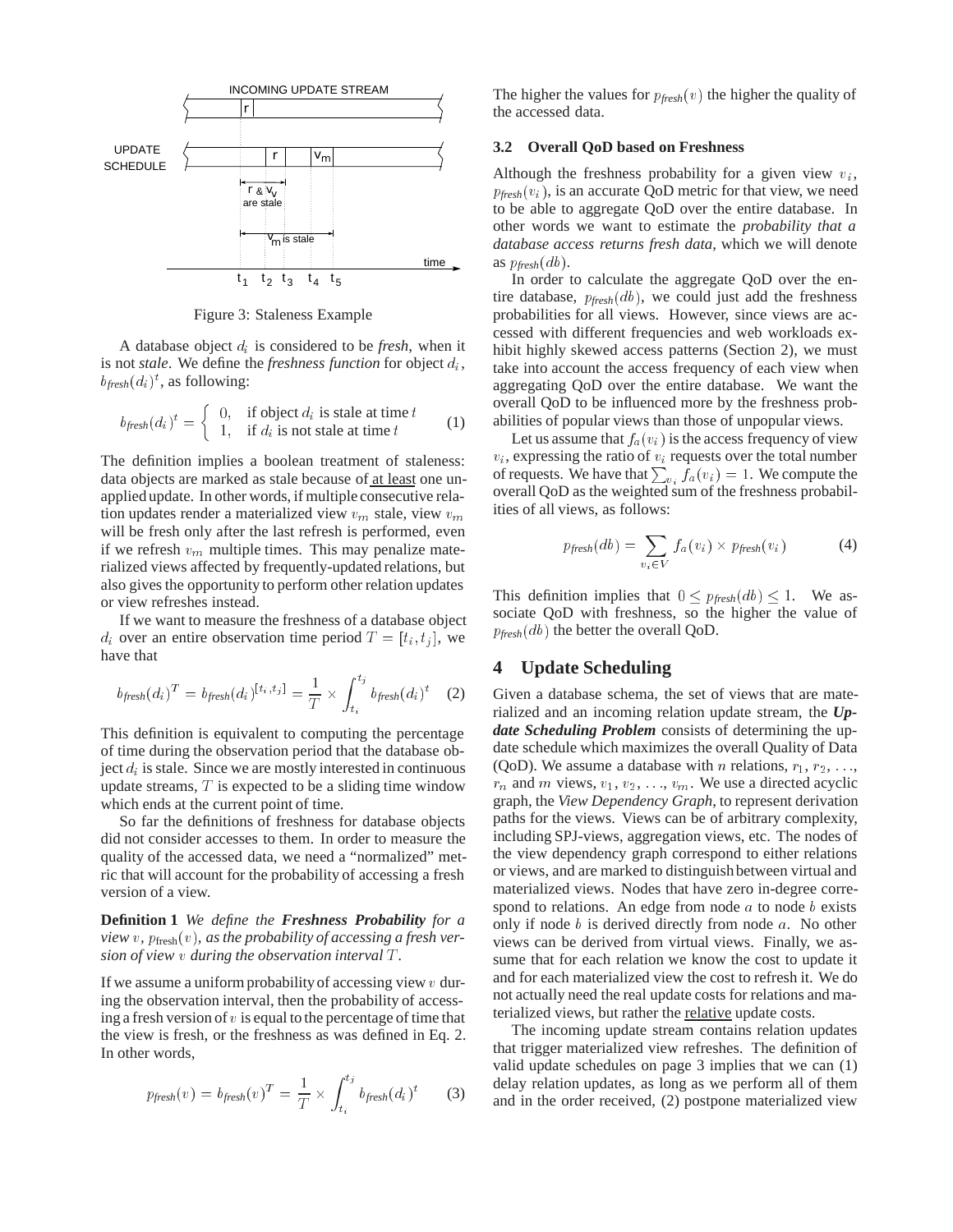refreshes and not necessarily perform them immediately after they were triggered, and (3) reorder materialized view refreshes.



Figure 4: View Dependency Graph for the Motivating Example

#### **4.1 Motivating Example**

Let us assume a database with two relations  $r_1, r_2$  and eight views  $v_1, \ldots, v_8$ . Views  $v_1$  through  $v_6$  are materialized, whereas views  $v_7$  and  $v_8$  are virtual. Figure 4 displays the view dependency graph for this example. Table 2 has the access frequencies for this example (which follow the Zipf distribution) and the cost to update each relation or materialized view. For simplicity, we will assume that all update and refresh operations take one time unit except for views  $v_2$  and  $v_3$ . Finally in this example, we only have two updates, one for  $r_1$  that arrives at time 0, and one for  $r_2$  that arrives at time 3.

| object         | $f_a$ (  | cost           | type         |
|----------------|----------|----------------|--------------|
| $r_1$          | $\theta$ |                | relation     |
| $r_2$          | 0        |                | relation     |
| v <sub>1</sub> | 0.12     |                | mat. view    |
| v <sub>2</sub> | 0.37     | $\overline{c}$ | mat. view    |
| $v_{3}$        | 0.19     | $\mathcal{R}$  | mat. view    |
| v <sub>4</sub> | 0.09     |                | mat. view    |
| $v_{5}$        | 0.07     |                | mat. view    |
| v <sub>6</sub> | 0.06     |                | mat. view    |
| $v_7$          | 0.05     |                | virtual view |
| $v_{\rm 8}$    | 0.05     |                | virtual view |

Table 2: Access Frequencies

Under a FIFO update propagation schedule, we should perform the refresh of all the affected views right after the update to the parent relation is completed. When we have multiple derivation paths for one view, we must avoid scheduling *unnecessary refreshes*. For example, once we receive an update for  $r_2$ , we would rather use schedule  $r_2$  $v_3$   $v_4$   $v_5$ , instead of  $r_2$   $v_3$   $v_5$   $v_4$   $v_5$ , thus avoiding refreshing  $v<sub>5</sub>$  twice. Our implementation of the FIFO update schedule avoids unnecessary refreshes, by performing a breadth-first traversal of the view dependency graph to compute the refresh order.

Figure 5 has the FIFO update schedule for the motivating example. If we calculate the overall QoD for this schedule



Figure 5: Motivating Example - FIFO Update Schedule

 $(T = 16)$ , we have  $p_{\text{fresh}}(db) = 0.513125$ . We also consider a variation of the FIFO schedule, where we refresh the most popular views first, which we refer to as FIFO Popularity-Aware Schedule. The overall QoD for this schedule, is  $p_{\text{fresh}}(db) = 0.49875$ , slightly worse than the simple FIFO Schedule. In other words, there are cases when blindly refreshing the most popular views first will not lead to higher QoD.



Figure 6: Motivating Example - Optimal Update Schedule

Finally, we consider the optimal off-line update schedule for this example. Assuming that we have the entire incoming update stream in advance, we compute the optimal update schedule by enumerating all possible schedules and finding the one with the highest QoD. Figure 6 has the optimal off-line update schedule for the motivating example. The overall QoD for this schedule  $(T = 16)$ , same as in the FIFO schedules), is  $p_{\text{fresh}}(db) = 0.679375$ , a 32.4% improvement over the FIFO Schedule.

We see that even with a simple two-update example, there is a lot of room for improvement over the FIFO refresh schedule (more than a 32% QoD gain). As we will demonstrate in the experiments, the scheduling of the updates has a dramatic impact on the overall QoD.

### **4.2 Visualizing Quality of Data**

We use a two-dimensional plot of view staleness to illustrate the difference in the overall Quality of Data among the various refresh schedules. On the X-axis we list all views in the order they appear in the update schedule, spacing them proportionally to their frequency of access (relations have zero frequency of access). On the Y-axis we report the amount of time that each view was stale before it was refreshed (Figure 7). The dark-shaded area for each view (the box with the diagonal) corresponds to staleness because of the cost to refresh or generate the view, whereas the light-shaded area underneath corresponds to view staleness because of scheduling delay. The smaller the overall shaded area is, the less staleness we have and therefore the higher the overall QoD is.

Figure 7a is the QoD visualization of the FIFO schedule (Figure 5) for the motivating example. Figure 7b is the QoD visualizationof the optimal update schedule (Figure 6) for the same example and illustrates a smaller shaded area compared to that of Figure 7a, which agrees with the QoD calculation for the two cases that was performed earlier.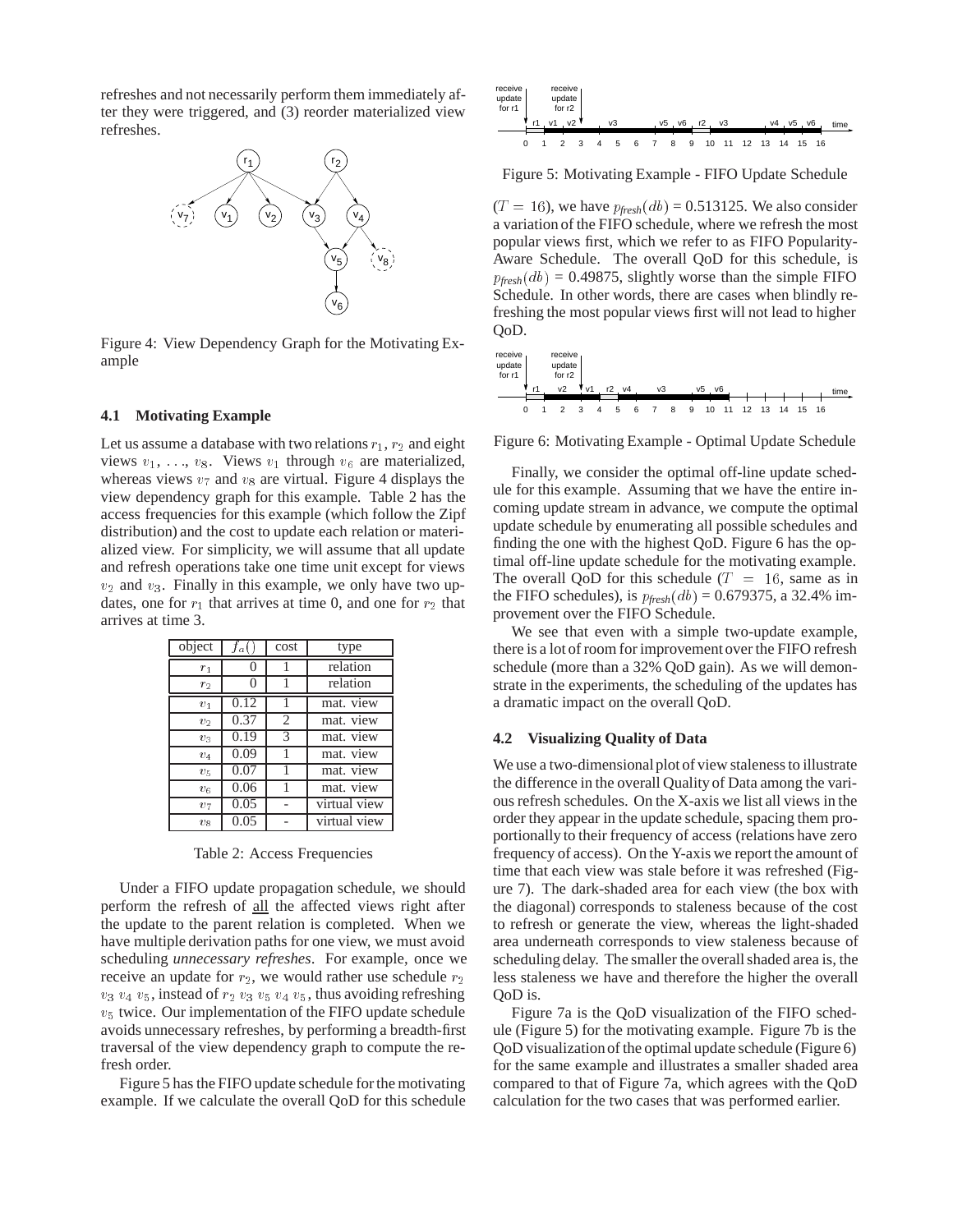

Figure 7: Staleness Visualization for a) the FIFO Update Schedule and b) the Optimal Update Schedule

By observing the QoD visualization of the optimal update schedule (Figure 7b) we see that the views are scheduled by increasing *slope*, where slope is the angle  $\theta$  between the diagonal of the dark-shaded box for each view and the X-axis. If for each view  $v_i$ , we define the *rank*  $R(v_i) = \frac{f_a(v_i)}{c(v_i)}$ , where  $f_a(v_i)$  is the frequency of  $v_i$  accesses and  $c(v_i)$  is the time required to refresh view  $v_i$ , then the optimal update schedule refreshes the views in decreasing rank order (since slope is proportional to  $\frac{1}{\text{rank}}$ ). This is intuitive because in order to minimize the shaded areas in the staleness plot and thus get better QoD, we should choose to schedule for refreshment views that are either popular or cheap to refresh. We examine this idea in detail in the next section.

# **4.3 QoD-Aware Update Scheduling Algorithm**

In this section we present the QoD-Aware update scheduling algorithm, **QoDA** (pronounced *koda*). QoDA unifies the scheduling of relation updates and view refreshes under one framework. We saw in the previous section that in the optimal update schedule views were refreshed by order of rank  $R(v_i) = \frac{I_a(v_i)}{c(v_i)}$ . This idea cannot be applied directly in our framework for two reasons. First of all, we have a view derivation hierarchy which forces precedence constraints. Secondly, we need to be able to also schedule relation updates in the same way, although  $f_a(r_i) = 0$ , for all  $r_i$ , since relations are not accessed directly in our framework.

In order to estimate the rank for a relation or a view, we consider its popularity along with the popularities of all the views that are derived from it, either directly or indirectly. With this approach we can assign popularity estimates to relations even though they are not accessed directly.

**Definition 2** *The Popularity Weight of a relation or view*  $s_i$ , pop( $s_i$ ), is defined as the sum of the access frequencies *of* si *and all of its descendants.*

We have that:

$$
pop(s_i) = f_a(s_i) + \sum_{v_j \in desc(s_i)} f_a(v_j)
$$
 (5)

where  $desc(s_i)$  is the set of descendants of  $s_i$  in the view dependency graph. Note that if more than one path exist from  $s_i$  to a view  $v_i$ , only one instance of  $v_i$  is inserted in  $desc(s_i)$ . If  $s_i$  is a relation, then  $f_a(s_i) = 0$ , whereas when  $s_i$  is a virtual view,  $desc(s_i)=\emptyset$ . The popularity weight calculation is similar to that for the LAP Schema [Rou82]. The main difference is that we use a generic view dependency graph which does not differentiate over the type of operation that generates each view (e.g. select, join, union, etc) as is the case for LAP Schemas.

The intuition behind the QoD-Aware update scheduling algorithm is that in order to improve QoD, we schedule to update the relation or materialized view that will have the biggest negative *impact* on QoD, if it is not updated. The impact of delaying the refresh of a relation or view is the modified rank value, as follows: *impact*(*d*) =  $\frac{pop(d)}{c(d)}$ . This implies that between two objects with the same popularity values, QoDA will select the one with the smallest refresh cost, since it will have the biggest impact value. By selecting the database object with the smallest refresh cost, we will be able to "squeeze" in more refresh operations and thus improve the overall QoD.

## Dirty Counting

We want to enforce a topological sort order on the view refresh schedule, based on the view dependency graph. In other words we want to guarantee that a materialized view will only be refreshed after all of its parent views or relations that were stale have been updated. Consider for example the view dependency graph of Figure 4. Regardless of the view popularities, it makes no sense to refresh  $v_5$  before  $v_3$ , since  $v_5$  will be recomputed from an old version of  $v_3$ and therefore will remain stale. To implement this idea we instrument all views with *dirty counters*, which correspond to the number of stale ancestors each view has. Views are allowed to be refreshed only when their dirty counters reach zero.

|     | QoD-aware Update Scheduling algorithm                         |
|-----|---------------------------------------------------------------|
| (1) | candset = $\emptyset$                                         |
| (2) | schedule = $\emptyset$                                        |
| (3) | while (candset $!= \emptyset$ and $\exists$ incoming updates) |
| (4) | for<br>each $r_i$ in (incoming_updates)                       |
| (5) | candset.append $(r_i)$                                        |
| (6) | select $d$ from candset with <b>max impact</b> $(d)$          |
| (7) | schedule.append $(d)$                                         |
| (8) | candset.remove $(d)$                                          |

Figure 8: Pseudo-code for the QoDA Algorithm

## QoDA Algorithm

In Figure 8 we present the pseudo-code for the QoDA algorithm, which schedules relation updates and view refreshes in order to maximize QoD. The algorithm maintains a set of stale database objects, the *Candidates Set* (candset), and at each step it selects the object with the maximum impact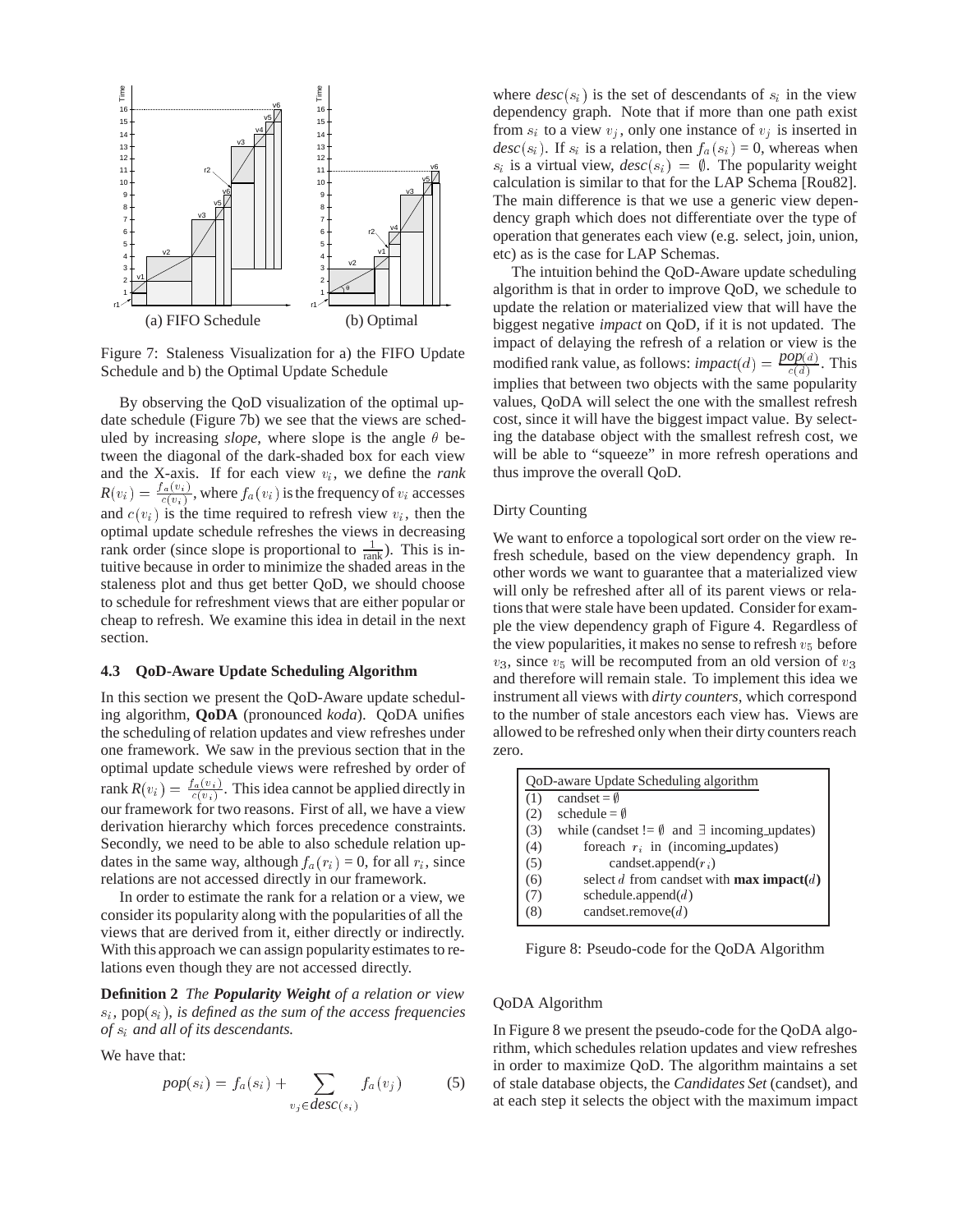value (which will have the biggest negative effect on QoD if not scheduled). In order to use dirty counters, the impact value of an object  $d$  is calculated using the following formula:

$$
impact(d) = \begin{cases} \frac{pop(d)}{c(d)}, & \text{if dirty counter for } d = 0\\ 0, & \text{if dirty counter for } d \neq 0 \end{cases}
$$
 (6)

When an object is appended to the Candidates Set, (Figure 8, line 5), all of its descendants are appended to the Candidates Set, and their dirty counters are updated. Note, that if a node already exists in candset it is not appended, i.e. we allow no duplicates. On the other hand, when an object is removed from the Candidates Set (Figure 8, line 8), the dirty counters of its descendants are decremented. The algorithm terminates when the candidate set is empty and there are no more incoming updates. Note that the implementation of the QoDA update scheduling algorithm can be very fast, adding very little overhead to the system, since it has no time-dependent computation.

### Example

In order to illustrate the way QoDA works, we will go through its execution on the motivating example (Section 4.1). The schema for this example is in Figure 4, and the update costs are listed in Table 2. The first update, on  $r_1$ , arrives on time  $t = 0$ , whereas the second update, on  $r_2$ , arrives on time  $t = 3$ . With the arrival of the first update, the following data objects are inserted in the candidates set:  $r_1$  (0),  $v_1$  (1),  $v_2$  (1),  $v_3$  (1),  $v_5$  (2),  $v_6$  (3),  $v_7$  (1), where the numbers in parentheses are the dirty counters for each view. Since only relation  $r_1$  has a zero dirty counter, it has the highest impact value and thus is scheduled to be updated first. After relation  $r_1$  is updated, all the dirty counters of all its descendants are decreased by one.  $v_2$  has the highest impact value from the remaining views, so it is scheduled next. At time  $t = 3$ , the update on relation  $r_2$  arrives, so  $r_2$ ,  $v_4$ ,  $v_8$  are added to the candidate set. The candidate set now has the following items:  $r_2$  (0),  $v_4$  (1),  $v_5$  (3),  $v_1$  (0),  $v_3$  $(1), v_6$  (4),  $v_8$  (1). With the arrival of the update on  $r_2$ , only  $r_2$  and  $v_1$  have zero dirty counters and since impact( $r_2$ ) >  $impact(v_1), r_2$  is scheduled to be updated next. The process of updating the dirty counters and picking the element with the highest impact value is repeated until the candidate set is depleted.

r1 v2 v3 v5 v6 r2 v4 v1 receive update for r1 0 1 2 3 4 5 6 7 8 9 10 receive update for r2 11 time 12 13 14 15 16

Figure 9: Motivating Example - QoDA Refresh Schedule

Figure 9 has the QoDA update schedule for the motivating example of Section 4.1. The QoD metric for this schedule, is  $p_{\text{fresh}}(db) = 0.673125$ . This is a 31.2% improvement over the best FIFO schedule (Figure 5) and corresponds to 99% of the QoD for the off-line optimal schedule (Figure 6).

# **5 Experiments**

We implemented a high-level update scheduling simulator which takes as input the database relations, the materialized and virtual views, the access frequencies for the views, the update cost for the relations, the refresh cost for the views and the incoming update stream. The simulator generates the update schedule under the specified algorithm (FIFO or QoDA) and also reports the Quality of Data at each time instant of the simulation. The simulator's internal clock ran at the milli-second level, but we report our findings rounded up to seconds.

An important parameter in the simulator is the *update processing speed* which is the number of updates per second that the simulated system can process. Note that this speed implicitly measures the hardware and software capacity to process updates and respond to queries. In other words, an increase in the access request rate is expected to decrease the update processing speed. When the update processing speed is more than the incoming update rate, we have *extra update capacity* in the system. For example, if we have 1000 updates/sec for the update processing speed and the incoming update rate is 800 updates/sec, then we have extra update capacity of 20%.

Due to space limitations we only present two experiments, the rest can be found in [LR01].

## **5.1 Experiments with Real Workloads**

We used the web logs from the Quote.com server as our access workload and a 10-minute interval of the Trade and Quote Database from NYSE as our update workload. We assumed a database schema where all stock information is stored in one table, and each stock has four materialized views (simple projections and selections on the stock symbol), which have the same refresh cost. The access frequencies were derived from the Quote.com traces. The updates correspond to any buy or sell activity on the stock symbol (which would render the views stale). It should be noted that the NYSE update workload is very intensive (average incoming update rate of 652 updates/second), which dictates an efficient update scheduling algorithm. Also there is great variability in the update rates with values between 40% and 160% of the average rate.

In our experiments we measure the QoD and how it varies during the simulation under the FIFO and QoDA update scheduling algorithms. When the update processing speed of the server is equal to the average incoming update rate, the QoDA schedule consistently gives better QoD over the FIFO schedule, about 6% on average. Furthermore, the QoD under the QoDA schedule is almost constant, whereas in the FIFO schedule the QoD is fluctuating.

In Figure 10 we plot the QoD under the FIFO and QoDA update scheduling algorithms when the processing speed is less than the average incoming update rate. There are two reasons for something like that to happen: (a) because of a surge in the update rate, or (b) because of an increase in the access rate that would increase the load at the server and thus decrease the effective update processing speed. In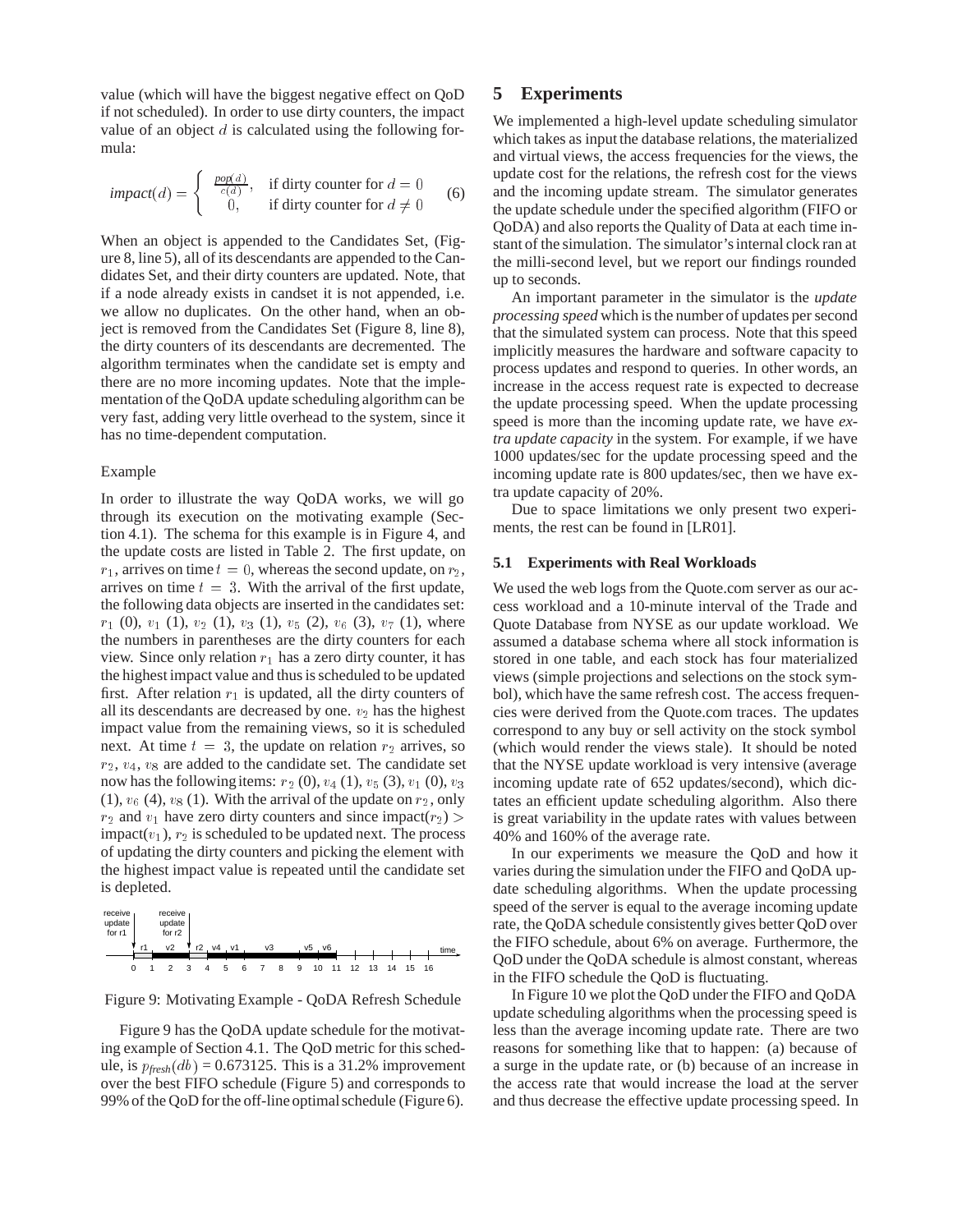

Figure 10: Real workload experiment: update processing speed is 70% of the average incoming update rate

the case where the update processing speed is 70% of the average incoming update rate (Figure 10), the QoD for the QoDA schedule (top line) is on average 3.6 times better than the QoD for the FIFO schedule (bottom line). At this rate, FIFO does not recover and its QoD continuously deteriorates.

In Table 3 we list the overall QoD for the real workload experiment for both the FIFO and QoDA update schedules when the update processing speeds ranges from 300 updates/sec (or 46% of the average incoming update rate) to 1200 updates/sec (or 185% of the average incoming update rate). The first row of the table is the update processing speed in updates/second for each experiment, and the second row lists what percentage of the average incoming update rate the processing speed corresponds to. We clearly see that the QoDA schedule consistently outperforms the FIFO schedule, even when the processing speed is more than the average incoming update rate. Moreover, the QoD under the QoDA schedule remains high, even at low update processing speeds. For example, when the update processing speed is at 46% of the average incoming update rate, the QoD under QoDA is 0.82. For the same case, the FIFO schedule gives a 0.13 QoD, which is six times worse than the QoDA schedule. A 0.13 QoD means that an estimated 87% of the accesses will be served with stale data. In general, under medium update processing speeds the FIFO schedule gives really poor QoD.

### **5.2 Tolerance to Update Surges**

Tolerance to surges in the update rate is crucial for any update scheduling algorithm. Users should not have to suffer poor QoD if there is a surge in the update volume. As we saw in the workload study (Section 2), update surges occur often in the incoming update stream. Furthermore, the effects created by update surges can also be created indirectly, by surges in the incoming access rate, which increase the overall load at the server and decrease the update processing speed of the system.

We created a synthetic database of 1000 relations with 20 materialized views each (i.e. we had a total of 20,000 views). The view refresh cost was uniform, the frequency of access followed the Zipf distribution and the average incoming update rate was 1050 updates/second. The incoming update stream was 120 seconds long and consisted of three parts. The first 20 seconds had a "regular" incoming update rate, the next 10 seconds had a "surge" during which the incoming update rate jumped to five times that of the regular update rate, and, finally, the remaining 90 seconds also had the same "regular" update rate as the first part.

Figure 11 has the results from a two-fold, five-fold and ten-fold update surge with a 20% extra update processing capacity for both FIFO scheduling (Figure 11a) and QoDA scheduling (Figure 11b). QoDA outperforms FIFO, especially under high update surges, since it is able to identify the views to refresh so that the QoD is maximized. For example, for the ten-fold surge, the QoDA schedule manages to recover in approximately the same time as in the five-fold surge. On the other hand, the FIFO schedule never recovers from the ten-fold surge and, after the surge, the QoD drops to unusable levels (less than 0.04) and remains practically fixed. In this case, the QoD for the QoDA schedule is about two orders of magnitude higher than the QoD for the FIFO schedule.

Note the shape of the QoD curves for QoDA after the update surges (Figure 11b). This is attributed to the fact that the QoDA update schedule refreshes first the views that will have the greatest impact on the QoD, therefore the rate of improvement on the QoD decreases during the recovery from the update surge. In practice, the limiting factor to how quickly the QoDA schedule recovers from update surges is the amount of relation updates that have to be performed (and cannot be postponed like materialized view refreshes).

Unfortunately, we cannot compare QoDA with the offline optimal update scheduling algorithm (as we did for the motivating example), because the off-line optimal algorithm would require enumerating all the possible update schedules, which is infeasible for more than 15-20 updates.

# **6 Related Work**

The update scheduling problem is to some extent similar to the problem of scheduling tasks on a single machine in order to minimize the *weighted completion time* under precedence constraints [CM99], which has been proven to be NPhard for the general case [Law78]. In the update scheduling problem the objective is to maximize QoD, which can be translated to minimizing the weighted staleness for all views. There are, however, a lot of differences between the two problems. First of all, the update scheduling problem has multiple classes of "tasks": updates for relations, materialized views, and virtual views, as opposed to one type for the weighted completion time problem. Relation updates must be scheduled in the order of arrival which is not the case for any of the tasks in the weighted completion time problem, and also, their staleness is not measured in the overall QoD metric. Furthermore, we have the option of postponingmaterialized view refreshes in the update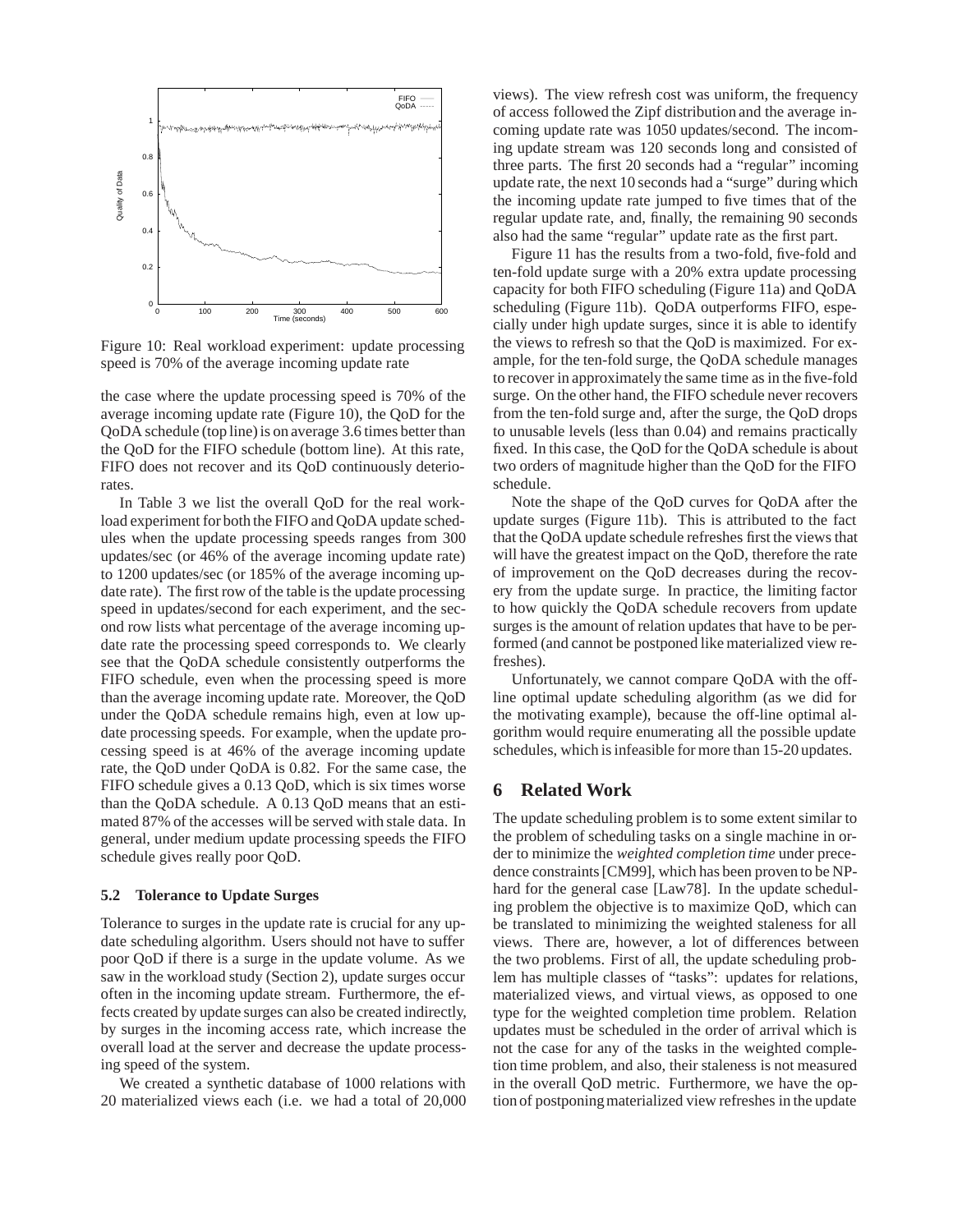| processing speed (upd/sec) | 300   | 400   | 450   | 550   | 600   | 650   | 750   | 1200  |
|----------------------------|-------|-------|-------|-------|-------|-------|-------|-------|
| % of average incoming rate | 46%   | 61%   | 70%   | 85%   | 92%   | 100%  | 115%  | 185%  |
|                            |       |       |       |       |       |       |       |       |
| OoD for FIFO schedule      | 0.135 | 0.199 | 0.268 | 0.892 | 0.913 | 0.921 | 0.932 | 0.957 |

Table 3: Average QoD for real workloads under various update processing speeds



Figure 11: Effect of update surges on scheduling algorithms with 20% extra update processing capacity

scheduling case, whereas in the weighted completion time problem all tasks must be performed. Also, although virtual views do not have to be refreshed, they are "counted" when reporting staleness. Finally, for the update scheduling problem we must have an *online* algorithm, whereas most approximationalgorithms for the weighted completion time problem are off-line.

[PSM98, YV00, OLW01] deal with consistency issues for update propagation in the context of replicated databases. [AGMK95] and [AKGM96] deal with the scheduling of updates in the context of real-time databases, where update operations have to compete with transaction processes that have soft deadlines. [AGMK95] considers the scheduling of updates only and suggests algorithms to improve transaction timeliness without sacrificing data timeliness. [AKGM96] focuses on recomputation strategies: how and when to perform refreshes of derived data in order to reduce cost without sacrificing data timeliness. They propose delaying recomputations slightly (forced delay), so that several related source updates can be combined in a single step. However they do not provide the means to determine the forced delay interval. Moreover, they do not consider view derivation hierarchies, differences in update costs or allow for the ability to reorder view refreshes and tolerate update surges like we do.

[CGM00] deal with the issue of when to poll remote sources in order to update local copies and improve the database freshness. They provide synchronization policies which are mostly suited for web crawlers. However, their freshness metric is not popularity-aware. With the highly skewed access patterns on web servers (as we saw in Section 2, even one page can correspond to as much as 17% of the entire web server traffic), we must weigh the freshness of each page accordingly when reporting the overall freshness.

The update scheduling problem is somewhat similar to data broadcast scheduling. [SRB96] adapt the broadcast content based on the "misses" using a temperature-based model. [AF99] schedule data items for broadcast based on the product of the number of requests for an item times the amount of wait time since it was first requested. An important difference between update scheduling and data broadcast scheduling is that update scheduling must handle precedence constraints (as a result of a view computation hierarchy) and non-uniform view refresh costs which are not considered in data broadcast scheduling algorithms.

# **7 Conclusions**

We studied the workload of a commercial update-intensive web server and found highly skewed access & update patterns, as well as frequent surges in the update load. Inspired by this study, we have developed a framework for measuring Quality of Data in web server caches, which is based on freshness. We focused on the *update scheduling problem*: ordering the relation and materialized view updates to maximize QoD. We introduced QoDA, a QoD-Aware update scheduling algorithm that unifies the scheduling of relation updates and materialized view refreshes under one framework.

We compared QoDA update scheduling to FIFO scheduling through extensive experiments on real and synthetic workloads. QoDA schedules consistently exhibited higher QoD than FIFO schedules by up to two